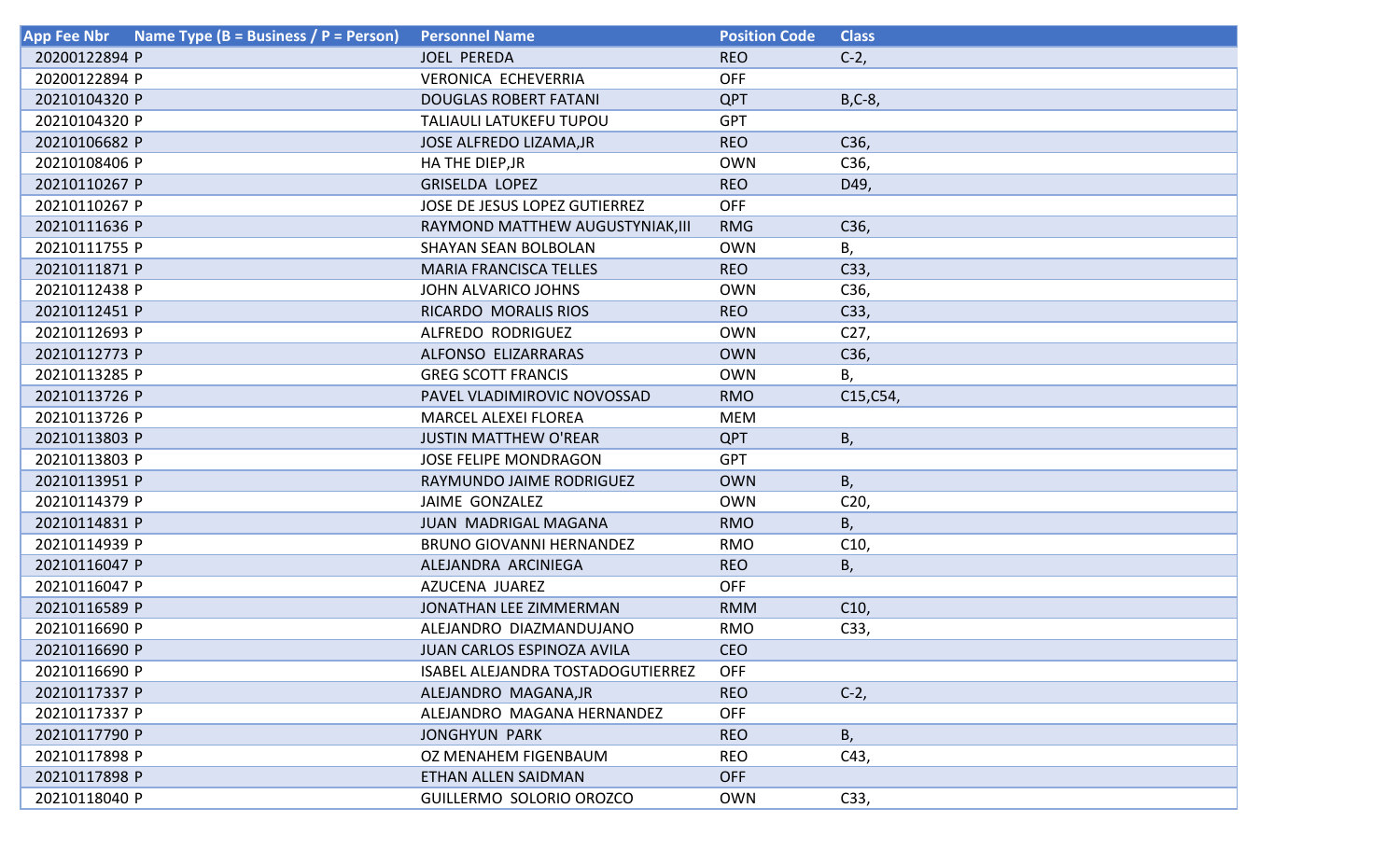| 20210118207 P | PEDRO WILLIAM ARCE                 | <b>REO</b> | C10,                 |
|---------------|------------------------------------|------------|----------------------|
| 20210118207 P | NATALIE ARCE                       | <b>OFF</b> |                      |
| 20210118369 P | REMINGTON CHANDLER LAW             | <b>RMG</b> | C33,                 |
|               | <b>EMANUEL MARTINEZ CABRERA</b>    | <b>REO</b> |                      |
| 20210118447 P |                                    |            | В,                   |
| 20210118447 P | RAFAEL ALEXANDER HERNANDEZ CASTRO  | <b>OFF</b> |                      |
| 20210118682 P | <b>JAMES MORRIAH VERNON</b>        | <b>OWN</b> | C36,                 |
| 20210118690 P | <b>JOSEPHFIEL RIVERA GENIZA</b>    | <b>RMO</b> | B,C10,               |
| 20210118690 P | <b>PABLO JESUS PEREZ</b>           | <b>CEO</b> |                      |
| 20210118953 P | <b>FRANCISCO FLORES</b>            | <b>RMO</b> | В,                   |
| 20210118953 P | <b>ANA LUZ FLORES</b>              | <b>CEO</b> |                      |
| 20210118953 P | LUIS FLORES                        | <b>OFF</b> |                      |
| 20210119046 P | <b>CESAR ALBERTO QUINTERO PENA</b> | <b>OWN</b> | C33,                 |
| 20210119101 P | <b>VICTOR MANUEL BAHENA</b>        | <b>REO</b> | Β,                   |
| 20210119101 P | VICTORINO BAHENA RODRIGUEZ         | <b>OFF</b> |                      |
| 20210119149 P | <b>MARIO SINIK MACQUESTEN</b>      | <b>RMG</b> | $B-2,$               |
| 20210119499 P | <b>JUN MA</b>                      | <b>OWN</b> | В,                   |
| 20210119516 P | <b>CODY RAYMOND AKER</b>           | <b>OWN</b> | D28,                 |
| 20210119540 P | <b>MARTIN A MORENO</b>             | <b>OWN</b> | C33,                 |
| 20210119648 P | AVICHAY BOKOBZA                    | <b>REO</b> | D28,                 |
| 20210119698 P | <b>JOSE GARCIA NAVA</b>            | <b>OWN</b> | C60,                 |
| 20210119713 P | RICARDO GUZMAN ENRIQUEZ            | <b>RMO</b> | C33,                 |
| 20210119713 P | YONAH KOSMAN                       | <b>CEO</b> |                      |
| 20210119725 P | THOMAS GEORGE SCHNEIDER, JR        | <b>RMM</b> | D12,                 |
| 20210119725 P | JOHN PATRICK PINSONEAULT           | <b>MEM</b> |                      |
| 20210119729 P | <b>CHARLES GILBERT INSKEEP</b>     | <b>RMO</b> | Β,                   |
| 20210119729 P | KEVIN AMERICO VILLAFUERTE POMPILLA | <b>CEO</b> |                      |
| 20210119761 P | ALEJANDRO MARIO AGUILAR            | <b>REO</b> | C-8,C27,C54,D06,D12, |
| 20210119866 P | MIGUEL GARCIA                      | <b>REO</b> | В,                   |
| 20210119869 P | <b>JOSIAH GASCON</b>               | <b>RMO</b> | C10,                 |
| 20210119869 P | <b>WARREN LUTHER MC KEAN</b>       | CEO        |                      |
| 20210119876 P | ALFONSO ENRIQUE DUQUE CEVALLOS     | <b>REO</b> | C27, D06,            |
| 20210119876 P | <b>GERMAN MUNOZ BELMONTES</b>      | <b>OFF</b> |                      |
| 20210119896 P | JAYDEN CHRISTIAN SULLIVAN          | <b>RMM</b> | C43,                 |
| 20210119977 P | SHAHRAM MIRZAI                     | <b>REO</b> | C <sub>27</sub>      |
| 20210120028 P | YARDEN DANO                        | <b>REO</b> | $C-6$ ,              |
| 20210120048 P | <b>XILING YAN</b>                  | <b>RMO</b> | В,                   |
| 20210120048 P | <b>GUOPING HOU</b>                 | <b>CEO</b> |                      |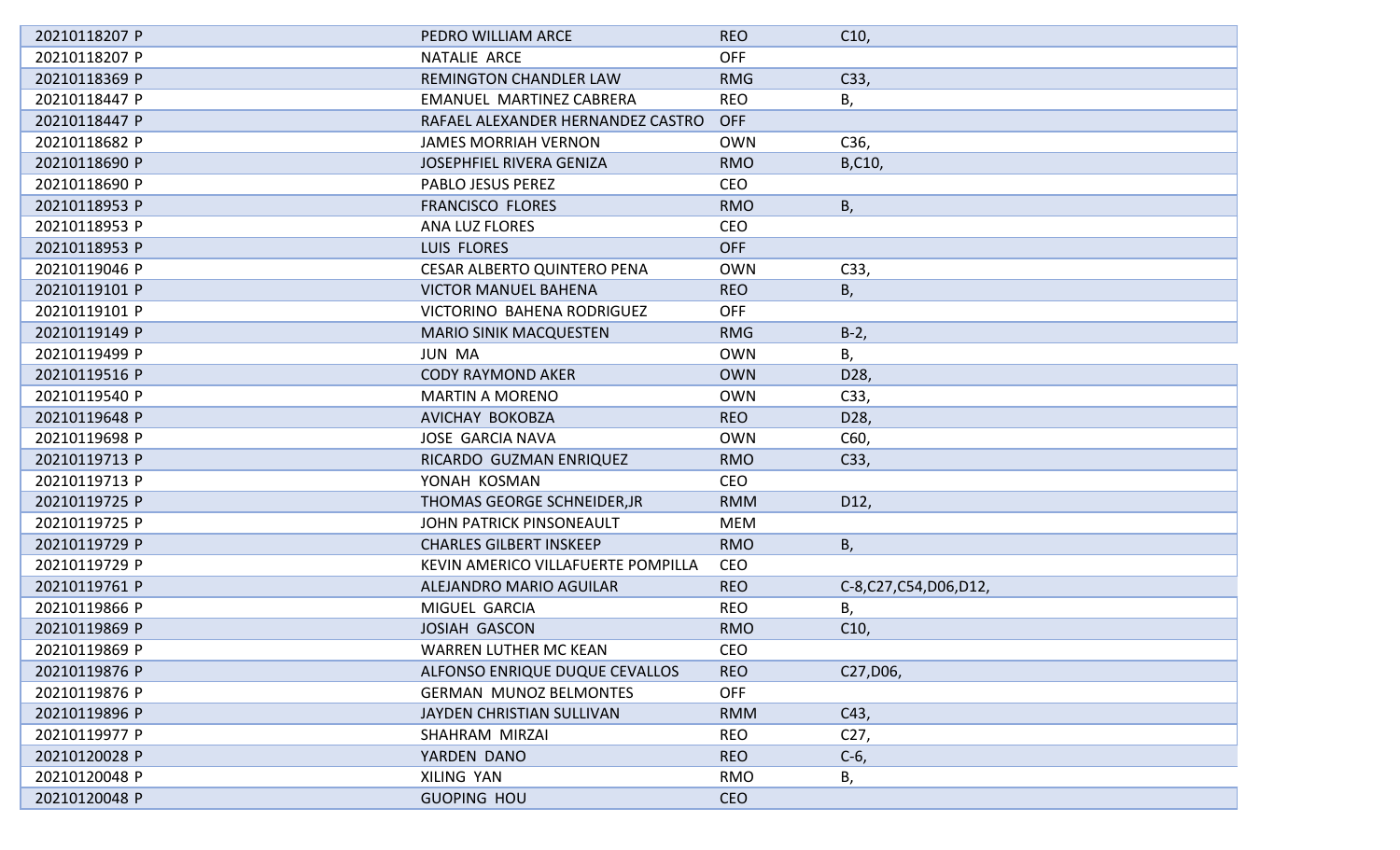| 20210120071 P | <b>GABRIEL PEREGRINA</b>              | <b>RMM</b> | $C-7,$            |
|---------------|---------------------------------------|------------|-------------------|
| 20210120071 P | <b>WALTER EFRAIN CHAVEZ</b>           | <b>MEM</b> |                   |
| 20210120117 P | <b>JIMMIE RAY YATES, II</b>           | <b>RME</b> | C17,              |
| 20210120117 P | <b>BRYAN GLENN BURNS</b>              | <b>CEO</b> |                   |
| 20210120128 P | RODRIGO TECUAPETLA PEREZ              | <b>OWN</b> | В,                |
| 20210120141 P | <b>JOSE DARIO GOMEZ</b>               | <b>OWN</b> | $C-8$             |
| 20210120194 P | ALIREZA TORKZABAN                     | <b>OWN</b> | $C-6$             |
| 20210120267 P | <b>EMILIO RIVELINO MONTEJO ANDRES</b> | <b>OWN</b> | C33,              |
| 20210120269 P | ADRIAN GARCIA ALMAZAN                 | <b>OWN</b> | Β,                |
| 20210120270 P | MICHAEL RAFAEL DELEON                 | <b>OWN</b> | Β,                |
| 20210120273 P | WEI ZHENG                             | <b>OWN</b> | Β,                |
| 20210120277 P | <b>ERNESTO IVAN LIMON PADRON</b>      | <b>OFF</b> |                   |
| 20210120277 P | LUIS ANTONIO VAZQUEZ MOLINA           | <b>RMO</b> | C33,              |
| 20210120318 P | <b>CHRISTIAN GONZALEZ</b>             | <b>OWN</b> | C17,              |
| 20210120338 P | <b>OWEN MATTHEW MAY</b>               | <b>RMO</b> | C <sub>27</sub>   |
| 20210120338 P | <b>URIAH THOMAS MITCHELL</b>          | <b>MAN</b> |                   |
| 20210120343 P | HERIBERTO AVILA ZUNIGA                | <b>REO</b> | $C-9,$            |
| 20210120344 P | <b>JOSE RAMOS AGUIRRE</b>             | <b>REO</b> | B,                |
| 20210120353 P | AGUSTIN ANDRES VASQUEZ GUZMAN         | <b>REO</b> | C39,              |
| 20210120363 P | <b>JACOB ROY SULLIVAN</b>             | <b>RMM</b> | C36,              |
| 20210120395 P | <b>AUSTIN GRANT FREEMAN</b>           | <b>OWN</b> | Β,                |
| 20210120398 P | <b>WENJING WANG</b>                   | <b>OWN</b> | B,                |
| 20210120400 P | ANTONIO MELCHOR COCINO                | <b>REO</b> | C <sub>27</sub>   |
| 20210120400 P | <b>BRIAN ALEXIS MELCHOR</b>           | <b>OFF</b> |                   |
| 20210120401 P | NATHANIEL MELVIN SHEA                 | <b>RMO</b> | C <sub>20</sub> , |
| 20210120401 P | <b>VINCENT EDWARD LANDEROS, III</b>   | <b>CEO</b> |                   |
| 20210120401 P | ALFREDO MOLINA TEJEDA                 | <b>OFF</b> |                   |
| 20210120405 P | <b>WILLIE DAVID PAGE</b>              | <b>REO</b> | Β,                |
| 20210120412 P | <b>DERRICK SHAWN GILLESPIE</b>        | <b>OWN</b> | Β,                |
| 20210120413 P | <b>JASON ROBERT LEMONS</b>            | <b>OWN</b> | C20,              |
| 20210120414 P | FRANCISCO JAVIER MONTANO, JR          | <b>OWN</b> | C10,              |
| 20210120415 P | <b>JOSE ANTONIO PEREZ</b>             | <b>OWN</b> | $C-6$ ,           |
| 20210120416 P | ALIASGHAR SEMNANI                     | <b>REO</b> | В,                |
| 20210120418 P | RUDI CALDERON CALDERON                | <b>OWN</b> | C <sub>27</sub>   |
| 20210120419 P | <b>CHRISTOPHER RODRIGUEZ CARO</b>     | <b>OWN</b> | C <sub>15</sub>   |
| 20210120421 P | <b>CHARLES STEPHEN BURLEIGH</b>       | <b>OWN</b> | C36,              |
| 20210120423 P | <b>JEREMY MATTHEW SUNDAHL</b>         | <b>OWN</b> | В,                |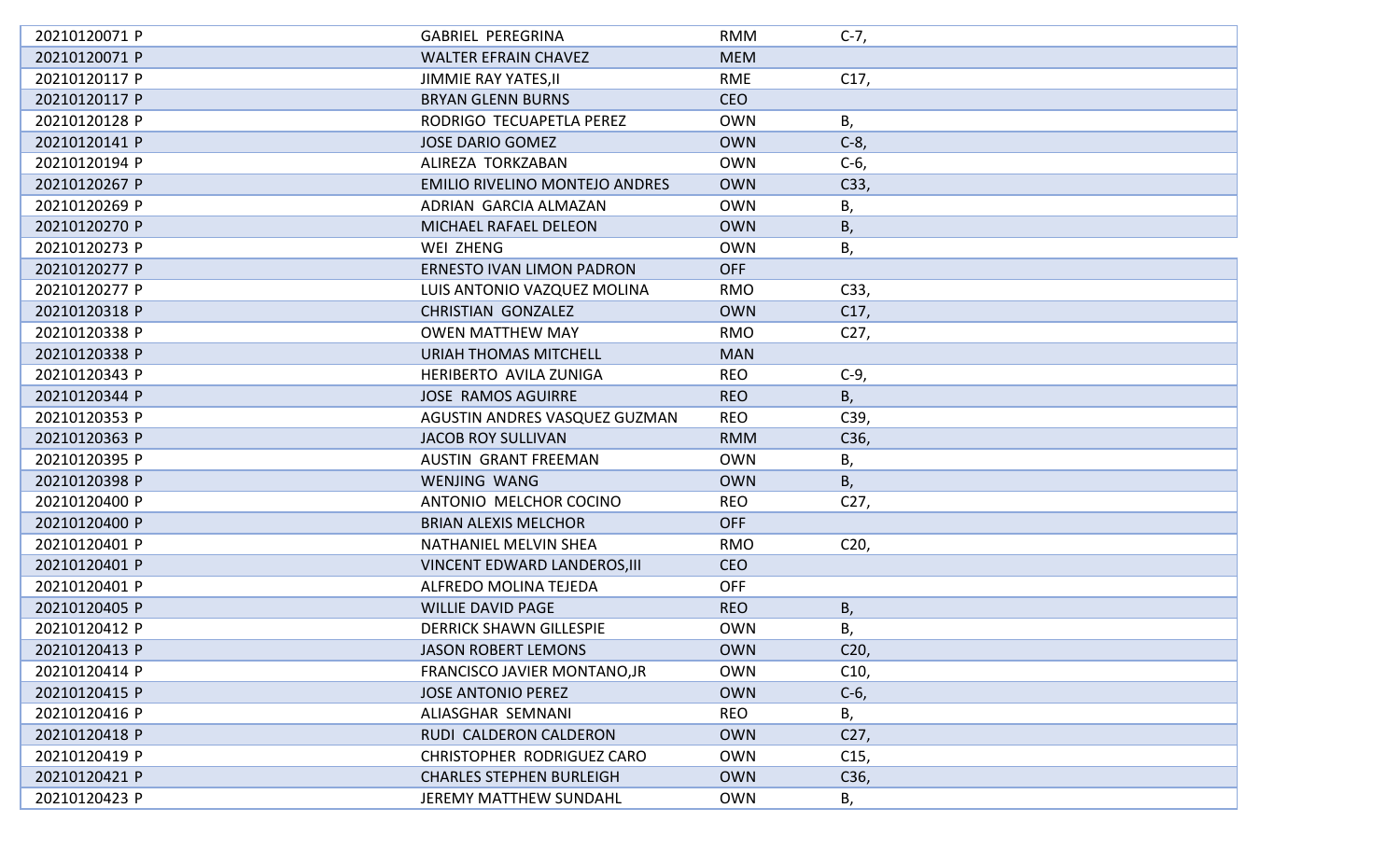| 20210120424 P | ROBERTO CARLOS LOPEZ JIMENEZ         | <b>OWN</b> | C39,            |
|---------------|--------------------------------------|------------|-----------------|
| 20210120444 P | <b>ISAAC FARIAS VALLE</b>            | <b>RMG</b> | C33,            |
| 20210120446 P | <b>GUILLERMO PEREZ</b>               | <b>REO</b> | $C-9$ ,         |
| 20210120451 P | HENRY RICHARD LEUVANO                | <b>OWN</b> | C <sub>15</sub> |
| 20210120454 P | <b>ERICK GILBERTO CARRILLO</b>       | <b>REO</b> | $C-6$           |
| 20210120459 P | <b>ERIK KIT GERWIG</b>               | <b>REO</b> | C <sub>15</sub> |
| 20210120462 P | JAVIER CABALLERO                     | <b>RMM</b> | C10,            |
| 20210120462 P | <b>FABIAN CABALLERO RODRIGUEZ</b>    | <b>MAN</b> |                 |
| 20210120465 P | ALEXANDER AYALA                      | <b>OWN</b> | B,              |
| 20210120467 P | <b>JOSE ALBERTO GARCIA</b>           | <b>OWN</b> | C <sub>27</sub> |
| 20210120470 P | ALEJANDRO VELASCO ARIZPE             | <b>OWN</b> | C <sub>27</sub> |
| 20210120471 P | SALVADOR PAEZ                        | <b>REO</b> | C33,            |
| 20210120471 P | SILVIA URIBE                         | <b>OFF</b> |                 |
| 20210120474 P | <b>GREGORY SCOTT COTE</b>            | <b>OWN</b> | Β,              |
| 20210120479 P | YAN HUANG                            | <b>OWN</b> | B,              |
| 20210120515 P | JOSEPH ANDREW METROPOULOS            | <b>REO</b> | C38,            |
| 20210120515 P | <b>DEREK LEE MARSO</b>               | <b>OFF</b> |                 |
| 20210120515 P | <b>ASHLEY NICOLE MANRIQUEZ</b>       | <b>OFF</b> |                 |
| 20210120522 P | YUSHEN HU                            | <b>OWN</b> | B,              |
| 20210120533 P | <b>DUSTIN SCOTT NABORS</b>           | <b>REO</b> | C10,            |
| 20210120535 P | <b>RANDY RAY ROSS</b>                | <b>REO</b> | B,              |
| 20210120539 P | <b>GEVORG PETROSYAN</b>              | <b>REO</b> | C <sub>36</sub> |
| 20210120540 P | <b>BRANDY CHRISTINE WILLIAMS</b>     | <b>REO</b> | C27,            |
| 20210120542 P | <b>MORTON SHERMAN</b>                | <b>RMO</b> | В,              |
| 20210120542 P | <b>NIV DAVID RUSSO</b>               | <b>OFF</b> |                 |
| 20210120542 P | <b>ITZHAK DRORI</b>                  | <b>OFF</b> |                 |
| 20210120543 P | <b>JAVIER PAUL RIOS</b>              | <b>RMO</b> | C39,            |
| 20210120543 P | ELIEZER ZAVALA                       | CEO        |                 |
| 20210120543 P | KAYLEE ZAVALA                        | <b>OFF</b> |                 |
| 20210120576 P | JOSE LUIS PEREZ-CASTRO               | <b>OWN</b> | Β,              |
| 20210120580 P | DON GEE                              | <b>RMO</b> | А,              |
| 20210120580 P | ZHINEI ZHANG                         | <b>CEO</b> |                 |
| 20210120581 P | <b>TRAVIS EUGENE CROSS, JR</b>       | <b>REO</b> | C <sub>20</sub> |
| 20210120581 P | <b>RYAN SCOTT STEWART</b>            | <b>OFF</b> |                 |
| 20210120603 P | MICHAEL WILLIAM DONNELLY             | <b>REO</b> | B,              |
| 20210121605 P | <b>GEORGE TUPOUNIUA KOLOAMATANGI</b> | <b>OWN</b> | C <sub>20</sub> |
| 20210200629 P | <b>STEPHEN ANDREW MUNSCH</b>         | <b>OWN</b> | C10,            |